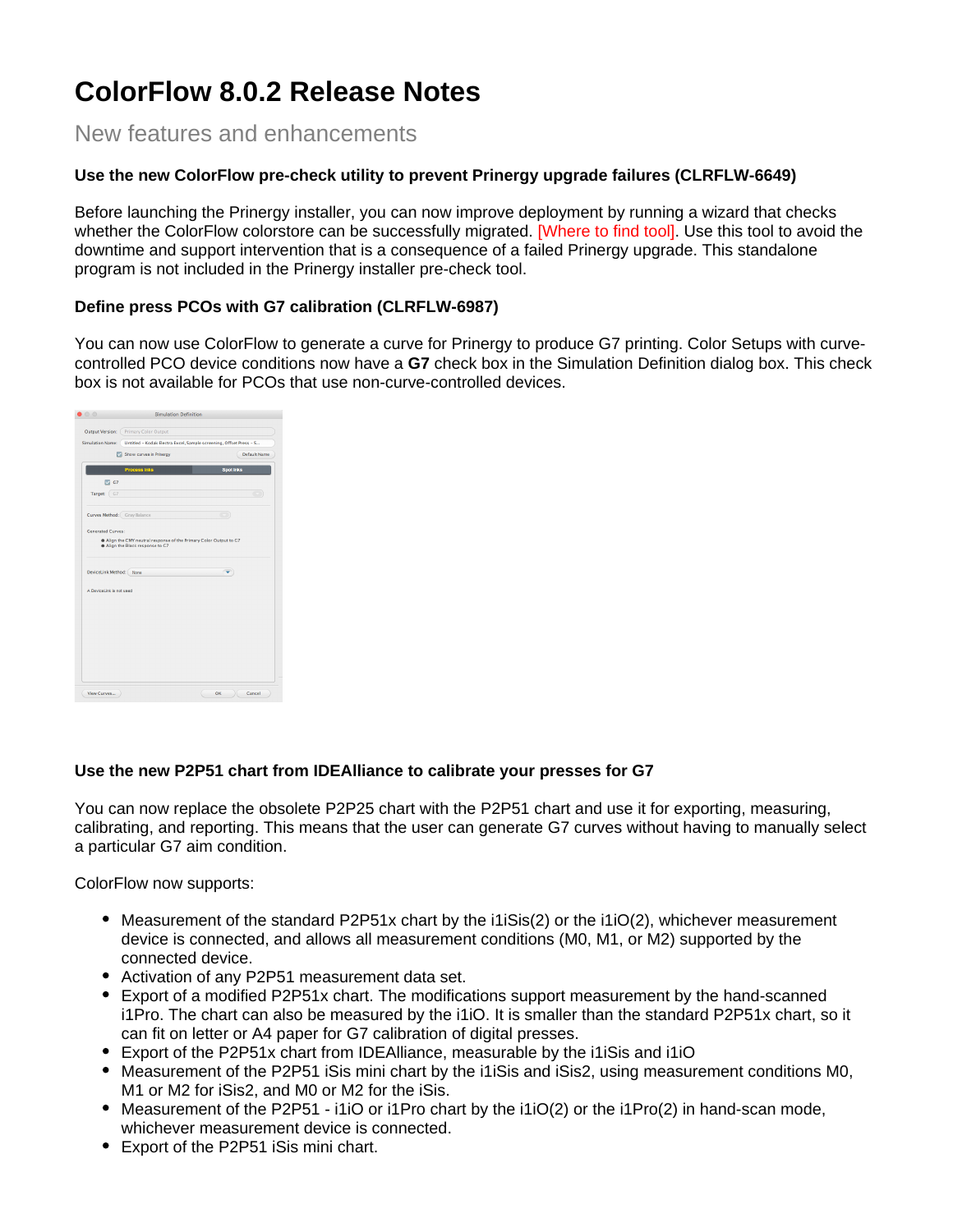• Report generation from any P2P51 measurement data set

#### **Enjoy the improved usability of hand-scanning (CLRFLW-6378)**

ColorFlow 8.1 provides improved audible feedback (beeps) of measurement progress when hand-scanning i1Pro charts such as the P2P25.

#### **Read charts with XRite Isis2 and Isis2 XL**

Isis2 is an upgrade of the Isis from XRite. It has standard and XL sizes. The instrument has similar form and function. ColorFlow now supports M0, M1, and M2 measurement.

#### **Java 8 support**

ColorFlow 8.1 supports Java 8 for better compatibility with Mac OS 10.12.

#### **Java 8 support for ColorFlow eliminates the need for the Import Multiple... command button**

Before Java 8, native file browsers could not support multi-file selection in Device or Verification Measurements dialog boxes. The dialog boxes used an:

- **Import** button for single files, using the native Windows Explorer or Mac OS Finder
- **Import Multiple** button for multiple files, using the Java file browser

In Java 8, the multiple selection limitation no longer exists, and the **Import** and **Import Multiple** buttons have been combined into a single **Import** button.

#### **Enhanced gray balance curves for flexographic printing**

Curve smoothness has been improved for the ColorFlow Flexo gray balance curve.

### Problems fixed

| <b>Ticket</b><br><b>Number</b> | <b>Description</b>                                            |
|--------------------------------|---------------------------------------------------------------|
| CLRFLW-<br>6605                | ColorFlow unable to capture new snapshot                      |
| CLRFLW-<br>6666                | ColorFlow 7.5 installer fails to update 2.1.2.10 ColorStore   |
| CLRFLW-<br>6769                | Repaired Colorstore cannot be migrated to versions 7.5 or 8.0 |
| CLRFLW-<br>6881                | Database migration to 7.5 fails                               |
| CLRFLW-<br>6882                | ColorStore fails to migrate from 2.1.1.65 to 7.5.0.53         |